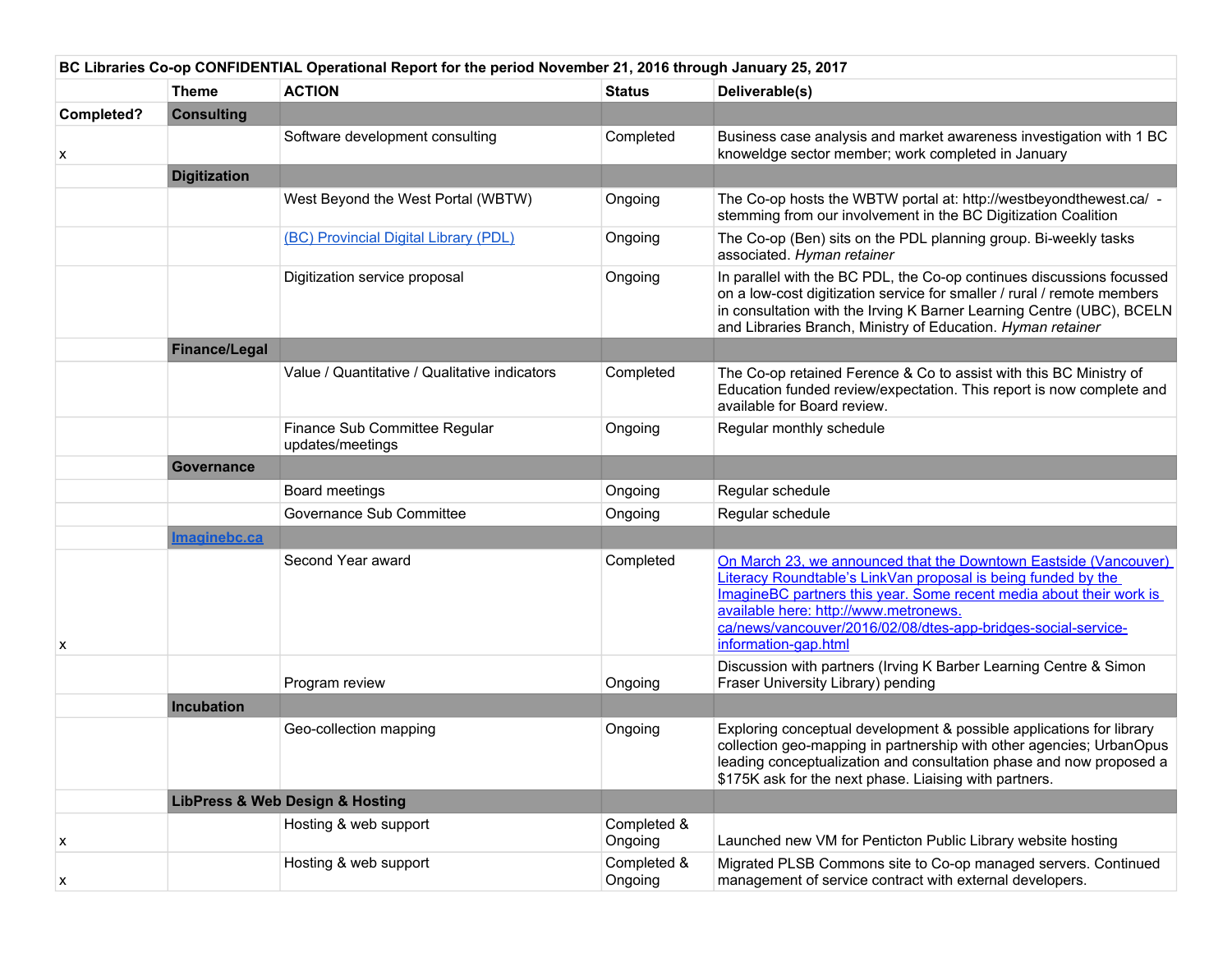|   | LibPress Implementation                                            | Ongoing                | 45 BC libraries, 5 federations, 7 MB library now live on LibPress; 4 new<br>libraries in the pipeline                                                                                                                                                                                                                                                                                                                                                                                                                       |
|---|--------------------------------------------------------------------|------------------------|-----------------------------------------------------------------------------------------------------------------------------------------------------------------------------------------------------------------------------------------------------------------------------------------------------------------------------------------------------------------------------------------------------------------------------------------------------------------------------------------------------------------------------|
|   | Libpress Implementation                                            | Ongoing                | Agreement drafted to develop French language support for Manitoba<br>for 2 initial libraries                                                                                                                                                                                                                                                                                                                                                                                                                                |
|   | Support                                                            | Ongoing                | 9x5 Co-op support; 24 x 7 emergency Co-op support                                                                                                                                                                                                                                                                                                                                                                                                                                                                           |
|   | Librarytoolshed.ca                                                 |                        |                                                                                                                                                                                                                                                                                                                                                                                                                                                                                                                             |
| x | Expansion to include exemplary Program info                        | Completed &<br>Ongoing | "Exemplary Library Programs" functionality launched into production<br>January 6.                                                                                                                                                                                                                                                                                                                                                                                                                                           |
| х | Expansion to include Conference Presentations                      | Completed &<br>Ongoing | "Conference Presentation" functionality launched mid-April, used by<br>AB, BC, MB provincial conferences to share presentations                                                                                                                                                                                                                                                                                                                                                                                             |
|   | Redesign Project                                                   | Ongoing                | New mockups approved, development proceeding for a mid-February<br>launch                                                                                                                                                                                                                                                                                                                                                                                                                                                   |
|   | Content growth & community participation                           | Ongoing                | Quarterly Co-op facilitated calls with 4-Province committee                                                                                                                                                                                                                                                                                                                                                                                                                                                                 |
|   | Licensing - BC & Manitoba Licensing Consortium Inc (MLCI)          |                        |                                                                                                                                                                                                                                                                                                                                                                                                                                                                                                                             |
| X | (BC) Association of BC Book Publishers & BC<br><b>Books Online</b> | Completed &<br>Ongoing | Continuing to promote the BC book publishers newsletter to interested<br>libraries; exploring opportunities to cross-promote & access ABCBP<br>titles                                                                                                                                                                                                                                                                                                                                                                       |
| X | (BC) Authentication Support                                        | Completed              | KAPA authentication service for Overdrive fully migrated to Coop<br>infrastructure                                                                                                                                                                                                                                                                                                                                                                                                                                          |
| x | (BC) Authentication Support                                        | Completed              | Implemented EZProxy service for Northern Lights College                                                                                                                                                                                                                                                                                                                                                                                                                                                                     |
|   | (BC) Authentication Support                                        | Completed              | Ported ezProxy server to provide access to Queen's Printers resources<br>from PLSB hosted servers to Co-op managed ones                                                                                                                                                                                                                                                                                                                                                                                                     |
| X | (BC) New LBFG Chair                                                | Completed &<br>Ongoing | LBFG Meeting held Nov 17, 2016                                                                                                                                                                                                                                                                                                                                                                                                                                                                                              |
| X | (BC) Authentication Support                                        | Ongoing                | Initial planning to migrate ezproxy service for Provincial resources from<br>(BC) Libraries Branch servers, and possibly expand to a larger ezproxy<br>hosting service. Quotes provided by OCLC. Looking at alternatives to<br>ezproxy for Provincial resources.                                                                                                                                                                                                                                                            |
| X | (BC) Year end renewal push                                         | Completed              | Year end renewal process complete.                                                                                                                                                                                                                                                                                                                                                                                                                                                                                          |
|   | (BC) Authentication Support                                        | Ongoing                | Quotes provided to 4 new post-secs for ezProxy hosting                                                                                                                                                                                                                                                                                                                                                                                                                                                                      |
|   | (BC) Licensing BFG Meeting                                         | Ongoing                | Next LBFG Meeting scheduled for March 2017                                                                                                                                                                                                                                                                                                                                                                                                                                                                                  |
|   | (BC) New product evaluation & pricing                              | Ongoing                | New products for LBFG: Comics Plus, One Play and Artist works<br>launched in January. Discounted consortial pricing for Lynda.com<br>recieved, for new subscribers only. Gale Courses available, but<br>working on an opt-in discount with vendor, demo schduled in February.<br>Naxos Streaming Music discount available, trial extended. Working<br>group met to investigate eBook platforms and self-publishing options,<br>looking at Cloud Library, Cantook station, and potential for Coop<br>hosted custom solution. |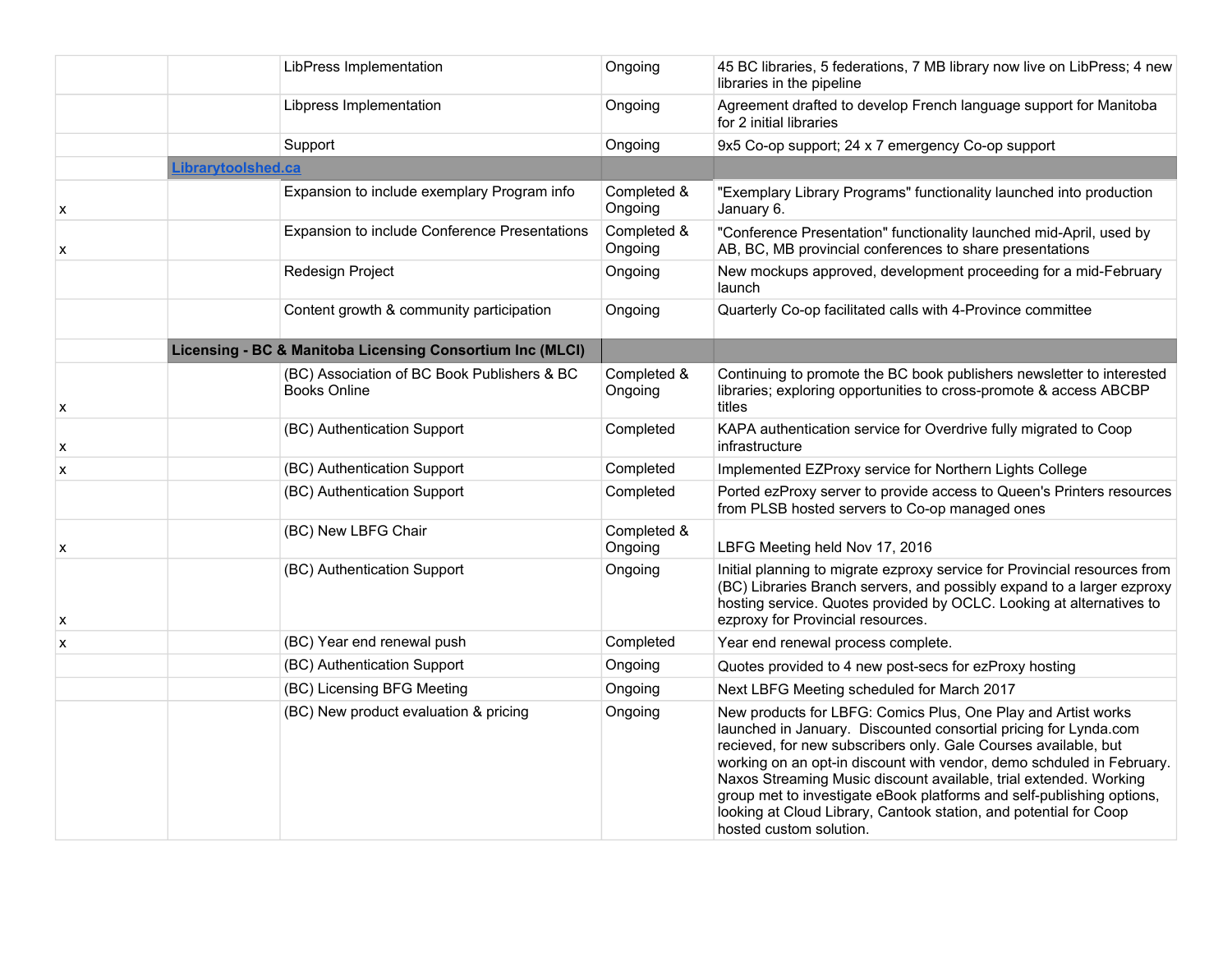|   | (BC) Authentication Support                             | Ongoing                | Discussion continues re: Co-op taking on authentication support for<br>Overdrive (and possibly Zinio/OneClick and Archambault French<br>eBooks - delayed by vendor, dates uncertain)                                                                                                                                                                                                                                                                                                                                                                                                                                                                                                             |
|---|---------------------------------------------------------|------------------------|--------------------------------------------------------------------------------------------------------------------------------------------------------------------------------------------------------------------------------------------------------------------------------------------------------------------------------------------------------------------------------------------------------------------------------------------------------------------------------------------------------------------------------------------------------------------------------------------------------------------------------------------------------------------------------------------------|
|   | (MLCI) New product evaluation & pricing                 | Ongoing                | Second round of Zinio libraries launched January 3, 2017.                                                                                                                                                                                                                                                                                                                                                                                                                                                                                                                                                                                                                                        |
|   | (MLCI) New product offer communciations                 | Ongoing                | EBSCO Western Canada eBook offer sent to libraries via MLCI group<br>on website.                                                                                                                                                                                                                                                                                                                                                                                                                                                                                                                                                                                                                 |
|   | (BC) Self Publishing platform                           | Ongoing                | Investigating Odilo, Biblioboard and potential for in-house open source<br>platform. Working group establsihed to investigate options and make<br>recommendations. Working group met January 12; working on a list of<br>requirements and nice-to-have features for platform functionality and<br>support.                                                                                                                                                                                                                                                                                                                                                                                       |
|   | Support                                                 | Ongoing                | 9x5 Co-op support; 24 x 7 emergency Co-op support                                                                                                                                                                                                                                                                                                                                                                                                                                                                                                                                                                                                                                                |
|   | Member & Stakeholder Engagement / Concern for Community |                        |                                                                                                                                                                                                                                                                                                                                                                                                                                                                                                                                                                                                                                                                                                  |
| x | <b>Member Communications</b>                            | Completed &<br>Ongoing | Numerous service communiqués, emails, phone calls & webinars                                                                                                                                                                                                                                                                                                                                                                                                                                                                                                                                                                                                                                     |
| х | Stakeholder meetings                                    | Completed &<br>Ongoing | Province of BC (Initiative-based meetings relating to funding, Provincial<br>Digital Library, Shared Services & Co-op initiatives); BCNet, BC Library<br>Association, National Network for Equitable Library Service (NNELS);<br>Evergreen Oversight Board; Imagine BC, (BC) Provincial Digital<br>Library, BC Campus, Cooperators, The Alberta Library, Consortia<br>Canada, BC Co-op Association, Realize Co-op, Council of Post<br>Secondary Library Directors, Provincial Resource Centre for the Vision<br>Impaired, Association of BC Book Publishers, Association of BC Public<br>Library Directors, Educational Resource Acquisition Consortium, BC<br><b>Electronic Library Network</b> |
| X | <b>Communications Plan</b>                              | Completed &<br>Ongoing | Staff Communications un-Committee finalized our Communications<br>Action Plan that stems from the Boldt Communications engagement &<br>the Co-op Strategic Plan.                                                                                                                                                                                                                                                                                                                                                                                                                                                                                                                                 |
| X | SLA Western Canada Chapter year-end event               | Completed              | TS Attended the the SLA Western Canada event on Nov 22 with<br>keynote speaker Alexandra Samuel's presetnation on demonstrating<br>value through data-driven storytelling                                                                                                                                                                                                                                                                                                                                                                                                                                                                                                                        |
|   | Stakeholder meetings                                    | Upcoming               | Province of BC; National Network for Equitable Library Service;<br>Realize Co-op; (BC) Provincial Digital Library, BC Co-op Association,<br>Royal BC Musem, BCNet                                                                                                                                                                                                                                                                                                                                                                                                                                                                                                                                |
|   | <b>CONCAN &amp; OLA</b>                                 | Upcoming               | Licensing staff will attend the OLA tradeshow & Consortia Canada<br>meetings in Toronto                                                                                                                                                                                                                                                                                                                                                                                                                                                                                                                                                                                                          |
|   | <b>Conference Planning</b>                              | Ongoing                | A member of Co-op staff are working with staff from FVRL and WVML<br>to organize an all-day pre-conference workshop at the next BCLA<br>conference focused on issues facing IT in libraries.                                                                                                                                                                                                                                                                                                                                                                                                                                                                                                     |
|   | National Network for Equitable Library Service (NNELS)  |                        |                                                                                                                                                                                                                                                                                                                                                                                                                                                                                                                                                                                                                                                                                                  |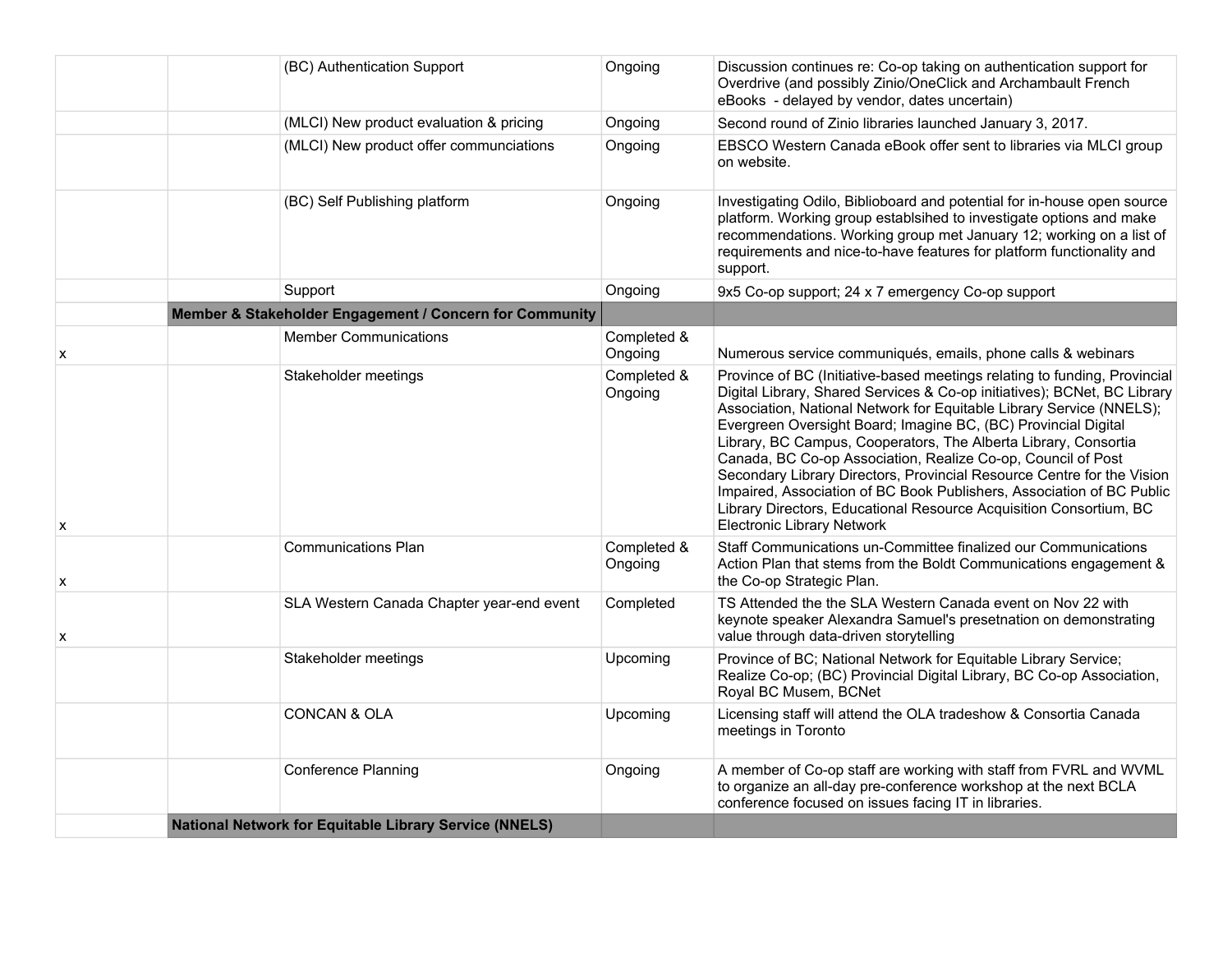| X              | Software Development                | Completed              | BC RDSP video project is now complete and waiting for feedback from<br>BC Gov't; API project is as complete as can be, and a report was sent<br>to SK summarizing where the project is at and what we need from SK<br>to proceed any further.                                                                                                                                                                                                                         |
|----------------|-------------------------------------|------------------------|-----------------------------------------------------------------------------------------------------------------------------------------------------------------------------------------------------------------------------------------------------------------------------------------------------------------------------------------------------------------------------------------------------------------------------------------------------------------------|
| $\pmb{\times}$ | <b>Training &amp; Presentations</b> | Completed &<br>Ongoing | Distributed Accessibility Training (3 weeks) provided in AB; NNELS<br>Technology (in-person) provided in AB to Northern Lights Library<br>System; telephone trianing on NNELS 101 provided to Maskwacis<br>Community School in AB; Neil Squire Society co-presentation done on<br>Nov 22, 2016 in BC.                                                                                                                                                                 |
| $\pmb{\times}$ | Content production                  | Ongoing                | BC Summer Reading Club (SRC) and TD SRC underway; gift of 10k<br>from BC for content being allocated; Canada Reads production<br>underway; AB 1000 ebooks are being received, and MARC records<br>are arriving in batches.                                                                                                                                                                                                                                            |
| x              | Project Management                  | Ongoing                | VA International Exchange Agreement has been revised and is ready<br>for approval from Ben; AB NNELS Production Assistants search is<br>underway, and applications are being recieved; University College of<br>the North (MB) implementation underway, and site contact is gathering<br>information for web development piece; budget finalized.                                                                                                                     |
| X              | <b>Operational Call</b>             | Completed &<br>Ongoing | Monthly call of jursidictional operational representatives; next call is<br>Feb 14th, 2017.                                                                                                                                                                                                                                                                                                                                                                           |
| X              | Jurisdictions call                  | Completed &<br>Ongoing | Funders calls are back on schedule; in-person meeting in Toronto will<br>take place on Feb 2, 2017.                                                                                                                                                                                                                                                                                                                                                                   |
|                | Content coordination                | Completed &<br>Ongoing | Giller Awards completed; GG almost completed.                                                                                                                                                                                                                                                                                                                                                                                                                         |
|                | Communications                      | Ongoing                | Social media presence; correspondence                                                                                                                                                                                                                                                                                                                                                                                                                                 |
|                | Regulatory environment              | Ongoing                | Canada became the 20th country to acede to the Marrakesh Treaty<br>with the passage of C-11. Ongoing discussions and correspondence<br>with policy makers and ongoing exploration of International Exchange<br>opportunities. International Exchange letters sent to possible partner<br>countries. Submitted package to become participating member of the<br>Accessible Book Consortium (ABC), an organization of countries that<br>have formed to exchange titles. |
|                | Software Development                | Ongoing                | Ongoing work in the MARC Export area of NNELS.ca; Advanced<br>Search project is now underway; metadata cleanup ongoing; statistical<br>work ongoing; content production refinements ongoing                                                                                                                                                                                                                                                                           |
|                | Support                             | Ongoing                | 9x5 Co-op support; 24 x 7 emergency Co-op support                                                                                                                                                                                                                                                                                                                                                                                                                     |
|                | <b>Operations / Systems</b>         |                        |                                                                                                                                                                                                                                                                                                                                                                                                                                                                       |
| x              | Hardware                            | Completed              | New Database servers configured and in production. Old servers<br>repurposed as new Ganeti cluster, adding 18 months capacity for new<br><b>Virtual Machines</b>                                                                                                                                                                                                                                                                                                      |
|                | Email (mailing lists)               | Completed              | Purged sympa mailing list server of defunct lists. Migrated and closed<br>all remaining Libraries Branch (BC) lists from this server.                                                                                                                                                                                                                                                                                                                                 |
| X              | Hardware                            | Completed              | Failed ceph3 server replaced                                                                                                                                                                                                                                                                                                                                                                                                                                          |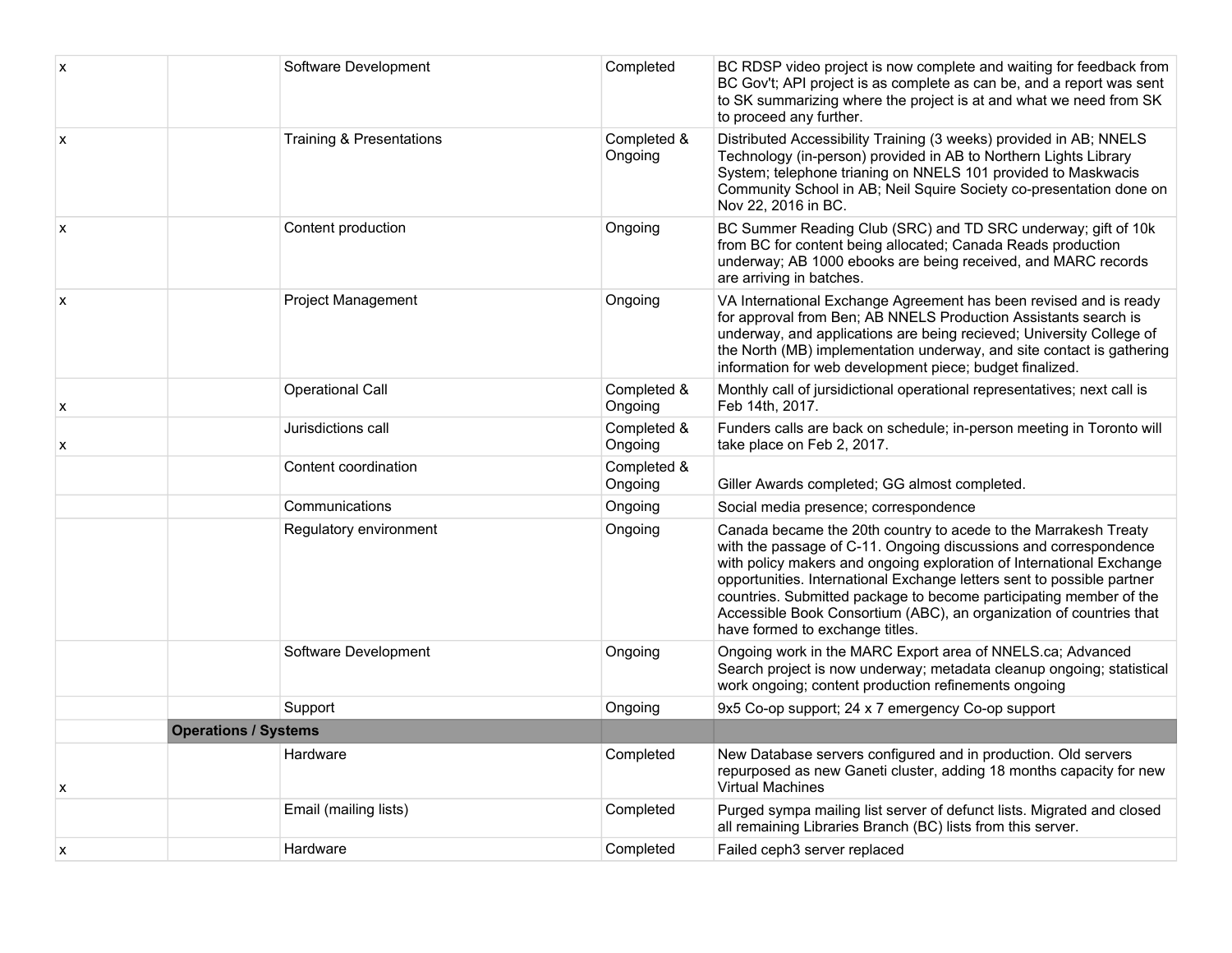| x |                  | <b>Disaster Recovery</b>                                                | Completed              | Initial Disaster Recovery Dry Run exercise completed on Octo 18.<br>Report published. Planning commenced for April round 2 exercise                                                                                                                           |
|---|------------------|-------------------------------------------------------------------------|------------------------|---------------------------------------------------------------------------------------------------------------------------------------------------------------------------------------------------------------------------------------------------------------|
|   |                  | <b>Disaster Recovery</b>                                                | Ongoing                | Commenced research for cheaper Canadian-based (FIPPA compliant)<br>cloud host for disaster recovery planning purposes.                                                                                                                                        |
|   |                  | <b>BCNet</b>                                                            | Ongoing                | Facilitating access to Canada's Optical Research Advanced Network<br>for three members including the Co-op.                                                                                                                                                   |
|   |                  | Connectivity                                                            | Completed              | Survey sent to 35 identified connectivity "hot spots" to determine<br>current level of need.                                                                                                                                                                  |
|   |                  | LibCloud                                                                | Ongoing                | Salt Spring Island Public Library pilot of the Co-op's cloud hosting<br>service continues. Researching alternative clients and models for<br>larger offering.                                                                                                 |
|   |                  | VoIP as a Service                                                       | Ongoing                | Pilot project with NELF and NCLF (Federations) coordinator to provide<br>phone and teleconference services via Coop's PBX instance ongoing.                                                                                                                   |
|   |                  | Staged Development and Codified Acceptance<br><b>Testing Procedures</b> | Ongoing                | Across all Co-op web properties, implementing a fully staged,<br>controlled development process involving cloned development and<br>staging servers, and replicable testing processes to pass before<br>changes are moved into production.                    |
|   |                  | Support                                                                 | Ongoing                | 9x5 Co-op support; 24 x 7 emergency Co-op support                                                                                                                                                                                                             |
|   |                  | Documentation                                                           | Ongoing                | Extensive documentation efforts ongoing prompted by additional<br>requirements of the Co-op's Privacy & Security Management Plan<br>(PSMP).                                                                                                                   |
|   |                  | Managed Desktops                                                        | Ongoing                | Started very preliminary research into possibilities of a managed<br>desktop service for libraries.                                                                                                                                                           |
|   | <b>Personnel</b> |                                                                         |                        |                                                                                                                                                                                                                                                               |
| x |                  | "Human Relationship" Framework                                          | Completed &<br>Ongoing | Initial planning for 17/18 transition of remaining non-permanent or<br>contract staff to permanent status                                                                                                                                                     |
|   |                  | <b>Personnel Committee</b>                                              | Ongoing                | Personnel Committee is leading the effort to find a new ED for the<br>organization, with input from Governance and Finance, staff and<br>Board. Regular meetings throughout this period, as well as transition<br>strategies to see continuity of leadership. |
|   |                  | Evaluating existing reporting structure                                 | Ongoing                | We now rely on cross-functional task groups to best support diversity<br>of member service offerings, cost-effectively per Strategic Plan;<br>reporting adjustments may be warranted going forward.                                                           |
|   |                  | <b>UofA SLAIS students</b>                                              | Ongoing                | With thanks to funding from AB Municipal Affairs, 2 UofA SLAIS<br>students will be hired as NNELS Content Production Assistants;<br>posting is now up at UofA                                                                                                 |
|   |                  | <b>Staff transitions</b>                                                | Ongoing                | Ben Hyman's ED vacancy will be posted, likely in early February;<br>Brahmina Burgess will not be renewing her limited term employment;<br>her vacancy will be posted, likedly in March                                                                        |
|   |                  | Management                                                              | Ongoing                | Monthly meetings; standing and new items                                                                                                                                                                                                                      |
|   |                  | Service Leads                                                           | Ongoing                | Bi-Monthly meetings of Co-op Service Leads, as a community of<br>practice. Standing and new items                                                                                                                                                             |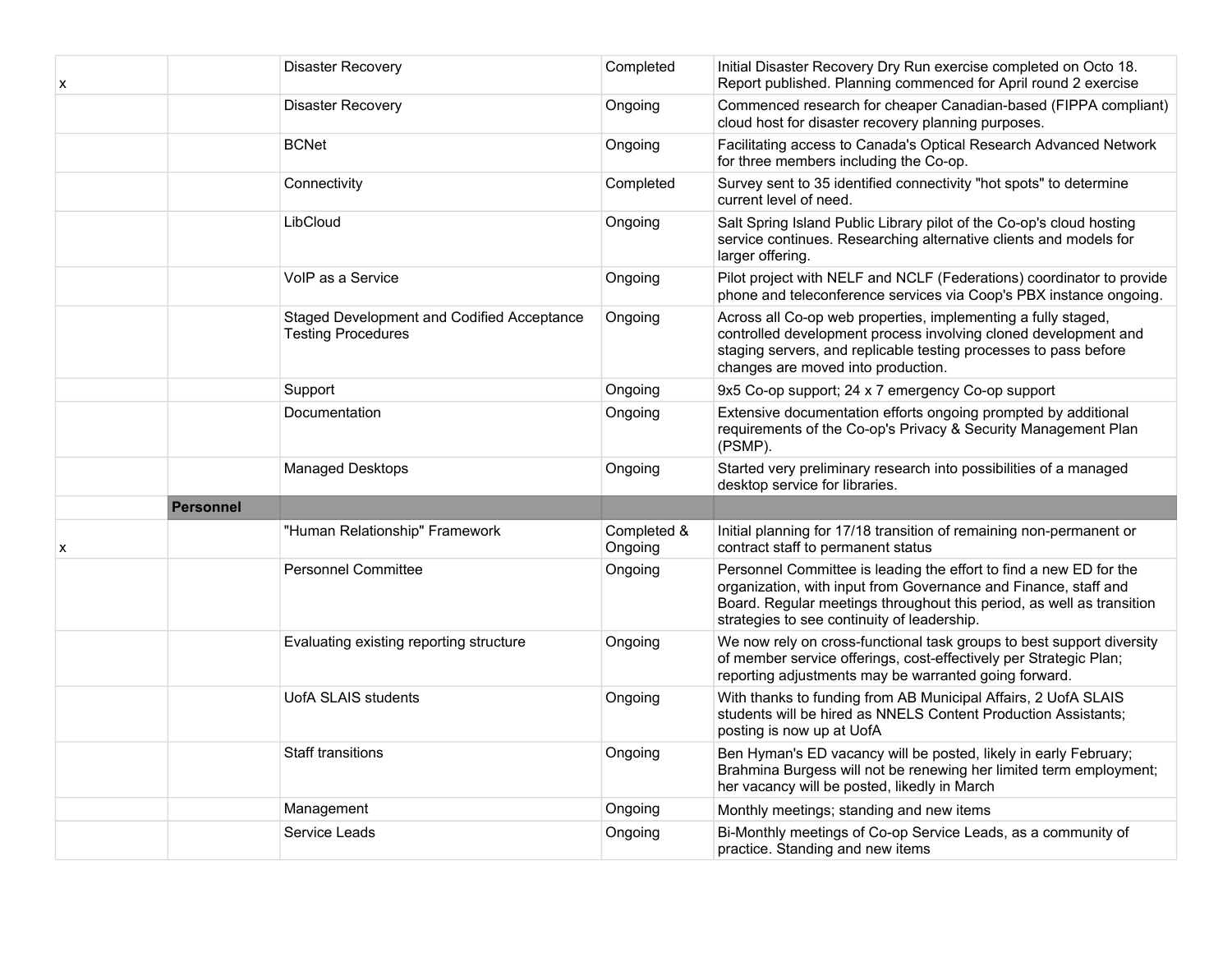|   | Annual one-on-one's                                    | Ongoing                | All Co-op staff connected with their supervisors for annual check-in /<br>performance reviews during Q4                                                                                                                                                                                                                                                                                                                                                                                                                                                                                                     |
|---|--------------------------------------------------------|------------------------|-------------------------------------------------------------------------------------------------------------------------------------------------------------------------------------------------------------------------------------------------------------------------------------------------------------------------------------------------------------------------------------------------------------------------------------------------------------------------------------------------------------------------------------------------------------------------------------------------------------|
|   | <b>Sitka &amp; Evergreen</b>                           |                        |                                                                                                                                                                                                                                                                                                                                                                                                                                                                                                                                                                                                             |
| x | Upgrade                                                | Completed              | The upgrade to version 2.10 was successfully completed on time and<br>with very few issues on go-live day. Library staff have shared some<br>positive feedback about the process                                                                                                                                                                                                                                                                                                                                                                                                                            |
| x | Equinox migration services sub-contract                | Completed &<br>Ongoing | Staff have completed 2016 migration services in partnership with<br>Equinox, no new Equinox migrations are currently slated for 2017.                                                                                                                                                                                                                                                                                                                                                                                                                                                                       |
| x | Resource Sharing - Interlibrary Connect                | Completed &<br>Ongoing | 43 member libraries at 60 branches continue to participate in<br>Interlibrary Connect. Whistler, Squamish and Pemberton have been<br>operating their local resource sharing zone (staff-initiated holds only for<br>now) since October 2016.                                                                                                                                                                                                                                                                                                                                                                |
| X | Sitka Community calls                                  | Completed &<br>Ongoing | Next Sitka BFG teleconference will be in late February/early March<br>2017 (date TBD by poll).                                                                                                                                                                                                                                                                                                                                                                                                                                                                                                              |
| X | <b>Feature Request Survey</b>                          | Complete               | Three of the top 5 feature requests from the 2016 survey were<br>included in the upgrade to Evergreen v2.10 in May. One additional<br>feature is being developed by ESI and in testing phase by Sitka staff<br>and one will be reviewed for potential development in 2017.                                                                                                                                                                                                                                                                                                                                  |
| X | Acquisitions                                           | Complete &<br>Ongoing  | Rossland (BC), Burns Lake (BC), Parkland Regional (MB) and Border<br>Regional (MB) added Acquisitions in January 2017.                                                                                                                                                                                                                                                                                                                                                                                                                                                                                      |
| x | Bibliographic record de-duplication                    | Completed &<br>Ongoing | Adult Fiction bibliographic records were de-duplicated in early July with<br>nearly 30,000 records merged. Large Print records were de-duped in<br>September with over 800 records merged. Children's fiction records<br>were de-duplicated in November, with over 24,000 records merged.<br>Adult non-fiction records were de-duplicated in January and over<br>17,000 bibliographic records were merged. With over 70,000 records<br>merged since July, search result lists will have significantly fewer<br>duplicates resulting in more efficient access to materials for patrons.                      |
| X | <b>Continuing Training</b>                             | Completed &<br>Ongoing | Six webinars on three topics are scheduled for January - March 2017,<br>with 54 participants registered so far.                                                                                                                                                                                                                                                                                                                                                                                                                                                                                             |
| x | Resource Sharing - SharelT                             | Completed &<br>Ongoing | Live Shelf Status activation in SharelT/OutLook OnLine via Z39.50<br>was completed successfully last month, with 8 libraries actitivated.<br>With this feature, requests immediately check item availability via the<br>SITKA z-server. If unavailable at the target library, the item is<br>automatically skipped by the OutLook OnLine ILL system without staff<br>having to manually reject the request. This feature has potential to<br>significantly streamline workflow for ILL Staff, i.e. statistics show that at<br>least 40% of requests have to be manually rejected by at least one<br>lender. |
| x | RFI for cataloguing services from materials<br>vendors | Completed &<br>Ongoing | Procedures for interested Sitka libraries to subscribe to ULS and/or<br>WhiteHots for Shelf-ready services and/or on-order records were<br>shared out on January 25th. This is an opt-in service                                                                                                                                                                                                                                                                                                                                                                                                            |